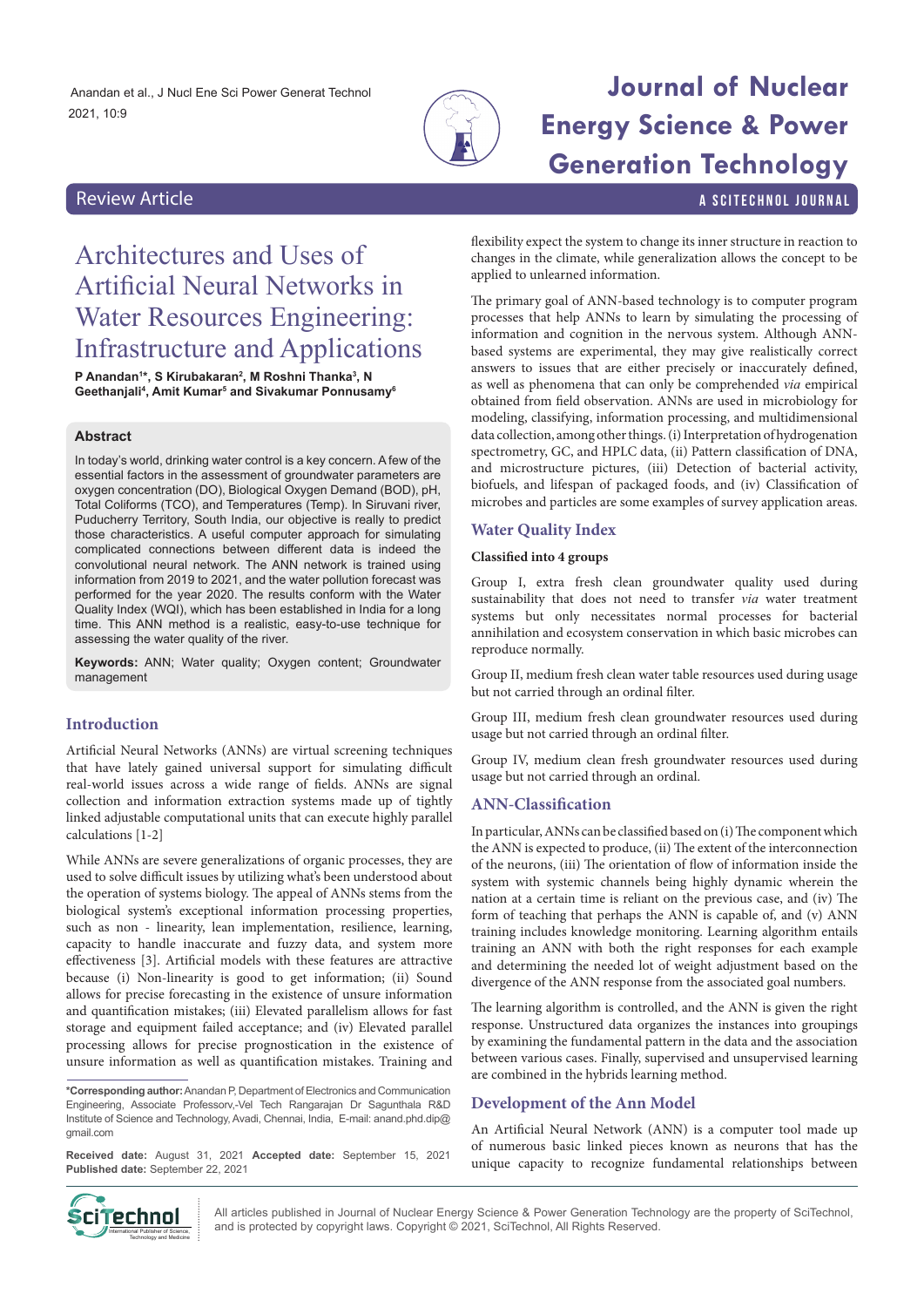various events. Several writers have written about the design and implementation of ANN [4-6]. The input, concealed, and output layers of an ANN are discrete layers. A layer is a group of neurons organized in a dimensional array for ease of use. Each of these networks and output devices has one or even more nodes. The number of functional nodes is based on the number of input parameters to determine the output signal values.

The difficulty of the modeling issue and the study's goal, such as allowable training failure, determine the number of hidden neurons and levels [7]. The more extracted features incorporated in a dynamic deep neural network, the more complicated the system becomes. Throughout learning, the ANN is given sequences of outputs pairs to work with. The link connections inside the ANN structure are continuously adjusted by the learning method. It is preferable to achieve the target efficiency with such a smaller ANN structure because this reduces the training phase, improves network generalization, and avoids excessively [8].

#### **Learning Rules**

During train sessions, a training procedure ensures how well the weight values should be changed (epochs). There are many four different kinds of rules [9,10]. The Error Correct learn (ECL) method is often used in training set to change the connection weights based on the mathematical discrepancy (error) between both the ANN solution at each step (cycle) in a train as well as the matching right response. The Boltzmann Learning (BL) rule is a probabilistic primarily political on thermodynamics and pattern recognition concepts. During training sessions, a learning procedure ensures how well the weight values must be changed (epochs). There are 4 different types of rules [11,12].

The Error-Correction Learning (ECL) method is often used in supervised learning to change the network parameters based on the mathematical discrepancy (error) between both the ANN response at each step (cycle) in train and the matching right response. The Boltzmann Learning (BL) rule is a probabilistic primarily political on thermodynamics and pattern recognition concepts [13]. The Competitive Learning (CL) rule forces all neurons to struggle amongst themselves, resulting in only one cell being triggered in a given iteration, with all associated values modified. Most multicellular organisms are thought to have the CL rule.

#### **Popular ANNs**

A great number of systems, and also changes of data infrastructure, are continually being established. Simpson [14] identified 26 kinds of ANNs, whereas Maren [15] identified 48. According to Pham [16], there are about 50 distinct ANN kinds. Some applications can be handled using a variety of ANN types, while others can only be handled with a single kind of ANN. certain network was better at addressing perception issues, while others are better at predictive analytics and approximating functions. Here is a quick rundown of the most commonly used ANNs, presented in the chronology of first development.

### **Hopfield Networks**

The system is a two-layer symmetric recurring network that functions as a linear memory formation and is particularly better at fixing objective functions [17,18]. Only polar or bipolar signals are supported by the system, which uses objective functions. Each weight linking two cells is set to a total of the input of these sensory cells to understand [19].

#### **Adaptive Resonance Theory Networks**

The model is a fully symmetric reoccurring network that operates as a linear memory formation and excels at setting optimization problems. The technology, which employs objective functions, only supports polar or bipolar data. To comprehend, each weight connecting two neurons is assigned to a sum of these sense cells' input [20]. Whenever the system is given inadequate or messy patterns, it responds by retrieving the closest comparable stored pattern to a particular pattern [21].

#### **Kohonen Networks**

Such two-layer networks, often known as the self-organizing input image, convert n-dimensional input sequence into lesser information in which comparable trends are projected onto locations in close vicinity to one another [22]. Unsupervised Kohonen neural network is trained can generate rules in information. In contrast with problem solving and surveillance, Kohonen networks were utilized for data reduction, which entails projecting high-dimensional data into a narrow footprint while preserving its structure [23].

#### **Back Propagation Function**

Those systems are by far the most often utilized and are regarded as the backbone of ANNs [24]. One or even more hidden layers with node to easily spot the non - linearity inside the information, (i) An input n nodes as variables, (ii) Out part with node indicating changes in the dependent variable (i.e., that what's being modeled), (iii) Such a network can be trained for the translation from one image space to another by utilizing a classification algorithm (with the ECL constraint). Back-propagation describes how a mistake determined on the characteristic impedance is transmitted backward from the output nodes. The data is sent forward towards the system with return in BPANNs. Data modeling, categorization, prediction, control, data and picture reduction, and information processing are all possible applications for machine learning [25].

#### **Radial Basis Function**

Such systems are a subset of a three-layer radial basis function errorbackpropagation system [26]. Several learning approaches, such as a two-step hybrid training algorithm, could be used to train them. The channel's inputs are clustered using the convolutional layers. Unlike BPANNs, which use a logistic frequency response, these networks use a function like a linear distribution. The weight vector linked with the unit specifies where the RBF should be centered. The probabilistic variables' locations and lengths should be learned from the training examples. Every output layer uniquely combines these RBFs. The decision among RBF networks and BPANNs are based on the situation at hand [27,28].

#### **BP Algorithm**

This BP method would be described in its final version below due to its relevance and accessibility. The application's full development may be found somewhere, while Basheer [29] and Najjar et al. [30] provide a clear systematic derivation. The layer must be defined layers that encircle network parameters that include just the neuron of a source node is needed to execute the method.

In contrast to MLP scheme with L levels, for example, the layering l €1,2,3,4,5...., L will contain Nl connections with NlXNl1 interlink that changes with the variable  $W \in RNIXNI1$ , in which Nl and Nl1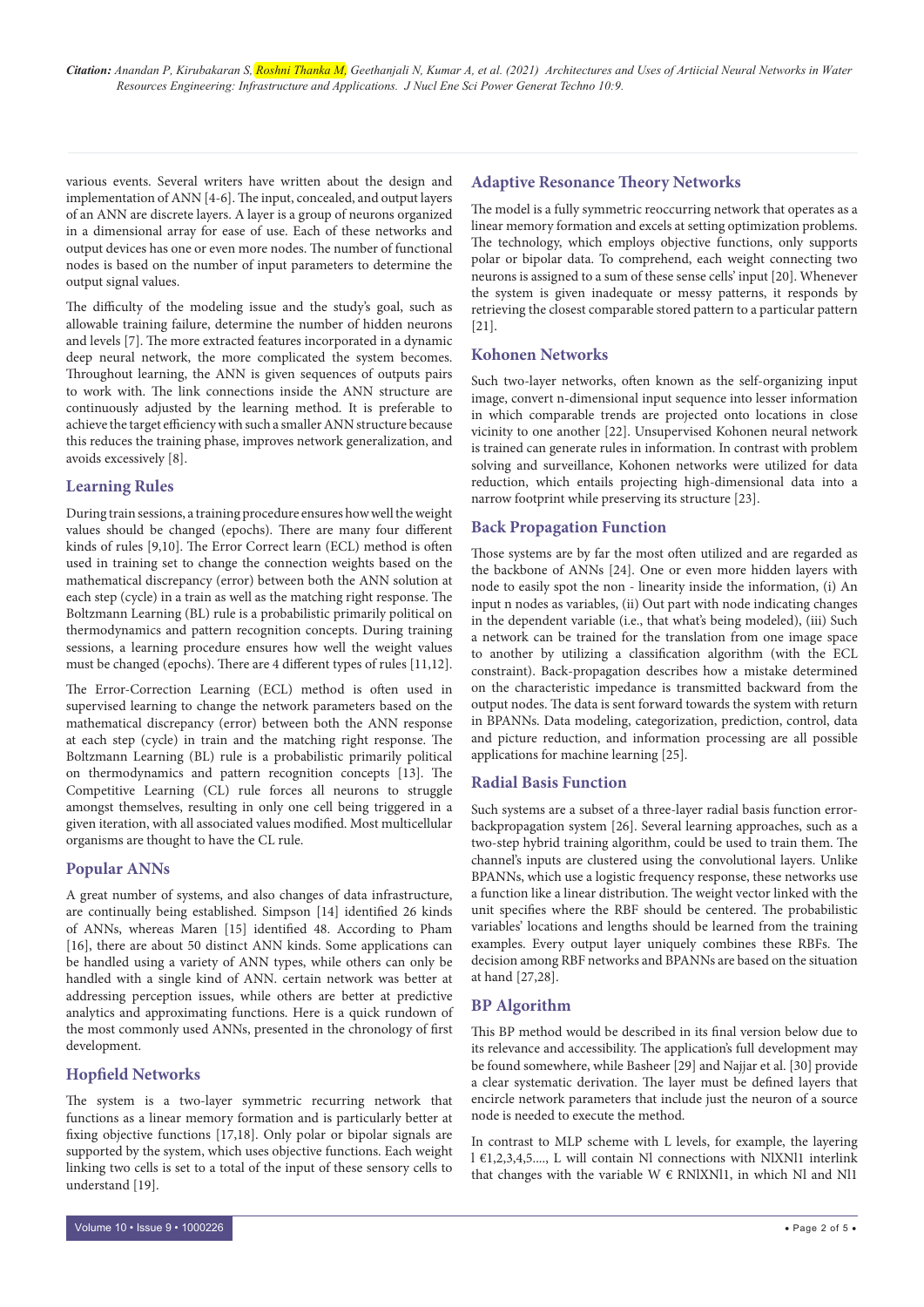are the overall numbers of possible nodes, including the threshold, and in interlayers l and l 1, respectively. When the inspection of these connecting parameters has a layer l and links connections j of interface region l with node I of lower lamination l 1, Wjil is the connecting characteristic. Whenever the intermediate l is taken as every one of the interlayers, a neuronal j will be the total output of x, impinging on a net impact of j. This will be carried out by the kinetics of nonlinear neurons.

$$
\xi^l_j=\sum\nolimits_{i=1}^{N_{i-1}}W^l_{ji}x^{i-1}_i
$$

A frequency response, that transforms the total signal into an actual Figure 1 from either a limited range, is used to identify the nerve cellassociated activity, xj.:



$$
x_j^{\xi_j^i} = \sigma \left( \sum_{i=1}^{N_{i-1}} W_{ji}^i x_i^{i-1} \right)
$$

$$
x_j^{\xi} = \frac{1}{1 + e^{-\xi}}
$$

Where  $-\infty < \xi < \infty$  and 0.0< $\sigma < 1.0$ . Equations (1-3) the activating is essentially the basic inputs for any node. An individual value Wji l in any multilayer would be adjusted in its prior level (t-1) value at repetition (t) as per the below equation:

## $W_{it}^{i}(t) = W_{it}^{i}(t-1) + \Delta w_{it}^{i}(t)$

Here Wji l denotes the weight change incrementally. The revised delta method is used to calculate the weight gain [31]. It can be expressed as

$$
\Delta W_{jt}^i(t) = W_{jt}^i(t-1) + \Delta W_{jt}^{\left(i \atop t\right)}
$$

Where η is all the learning rate, is the velocity factor, and xi l1 is the

output from of the l-1st bilayer. The initial delta formula is shown in Equation 5. By enabling a part of the prior update to be added to the current step, the extra velocity phrase aids in directing the searching on the erroneous subspace to the fixed point.

$$
\Delta W_{jt}^i = -k \left( \frac{\partial \varepsilon^l}{\partial \varepsilon_{ji}^l} \right)
$$

As a result, the major job in determining the cumulative modifications for the lth multilayer is to define the error gradient  $(\partial \varepsilon l/\partial Wjil)$ . The needed volume loss may be computed using Equations (5) and (6) using different expressions depending on whether the examined cell is in the hidden layers, in which case l=L in and  $\delta jL$  obtained using

$$
\delta_j^L = (x_j^L - y_j) x_j^L (1 - x_j^L)
$$

$$
\delta_j^L = x_j^L (1 - x_j^L) \left( \sum\n\limits_{k=1}^r \delta_k^{i+1} w_{kj}^{i+1} \right)
$$

Where  $\delta kl+1$  is computed for each non-output layer (l), starting at level one layer above (l+1) and working down layer after layer. That is, for the last (uppermost) hidden units in a system, j l is computed utilizing formula and  $\delta k l+1$  of the output nodes (8). The sigmoid function vector is defined in Equation 7, and indeed the previous delta formulas (Equations 7 and 8) are predicated on it (3). The words  $xj(1-xj L)$  and  $xjI(1-xj I)$  in Equations 7 and 8, correspondingly, must be substituted with the applicable first derivatives of both the utilized variable for a unique purpose. Back-propagation of failures that use the revised delta formula [32] is a method of back-propagating errors from the output layer to a neural net. To help the study and accelerate and maintain the training phase, the reactive hypoglycemia had previously been adjusted in a range of methods [33,34].

#### **Simulation Observations and Discussion**

Simulations were used to verify the suggested system model for WQI prediction. These experiments were achieved with the help of MATLAB simulation software. The groundwater samples were taken from the Siruvani river was utilized to model calibration. From March 2020 to May 2021, the suggested system forecasts unsuitable classification for Siruvani river, as shown in Table 1. The findings are

**Table 1:** Indian water quality criteria classes.

| <b>Pollutants</b><br>index | Class I     | Class II    | Class III   | <b>Class IV</b> |
|----------------------------|-------------|-------------|-------------|-----------------|
| pH                         | $6.5 - 8.5$ | $6.5 - 8.5$ | $6.5 - 8.5$ | 6.5<            |
| <b>BOD</b>                 | 2           | 3           | 3           | >3              |
| DO                         | 6           | 5           | 4           |                 |

very similar to a National norm. As water flowing *via* an urban area, it's indeed obvious that they get a high concentration of organic garbage. It has happened as a result of the ever-increasing population. The purification of wastewater and the discharge of completely or treated wastewater raw sewage are the solutions to these problems. Although the processing is extremely costly, the treatment procedure must be conducted. Table 2 shows the simulations observations for predicting WQI in the Siruvani river using indian water quality criteria.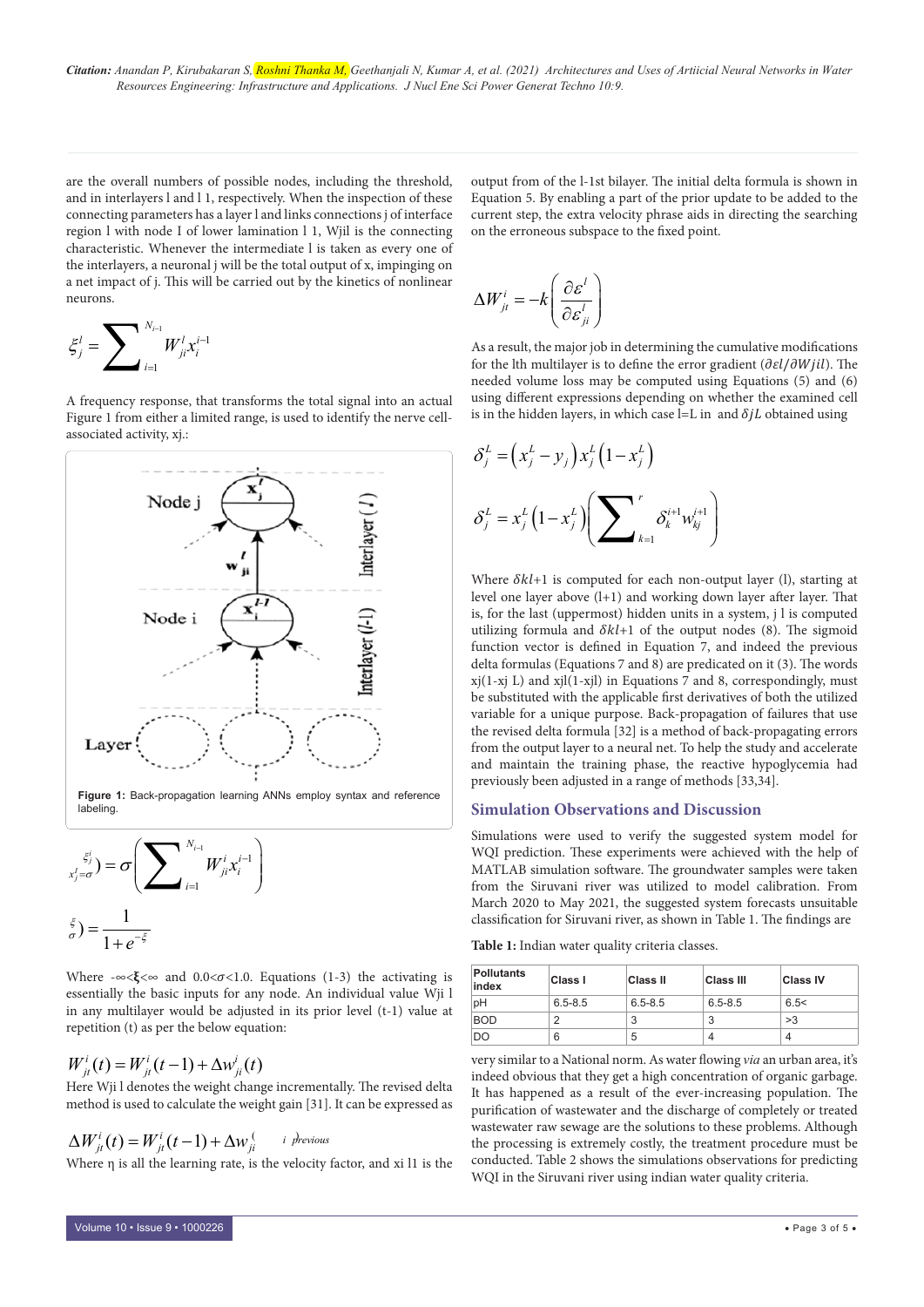| R. No            | Month/Year   | Hydrogen<br>concentration | <b>Biological oxygen</b><br>demand | Oxygen<br>concentration | <b>Temperatures</b> | <b>Result by FIS</b> |
|------------------|--------------|---------------------------|------------------------------------|-------------------------|---------------------|----------------------|
| 1.               | March 20     | 7.56                      | 153.408                            | 2.448                   | 30.179              | 20.0000              |
| 2.               | April'20     | 7.665                     | 143.31                             | 2.6316                  | 29.87               | 20,0000              |
| 3.               | May 20       | 7.77                      | 123.624                            | 3.3864                  | 30.282              | 20,0000              |
| $\overline{4}$ . | June 20      | 7.77                      | 126.276                            | 3.2028                  | 30.076              | 20.0000              |
| 5.               | July 20      | 7.665                     | 124.542                            | 3.3252                  | 29.046              | 20.0000              |
| 6.               | August 20    | 7.77                      | 137.904                            | 3.723                   | 28.84               | 20,0000              |
| 7.               | September 20 | 7.77                      | 112.71                             | 4.08                    | 27.913              | 20.0000              |
| 8.               | October 20   | 7.77                      | 121.584                            | 3.8658                  | 28.325              | 20,0000              |
| 9.               | November 20  | 7.77                      | 90.678                             | 5.0694                  | 27.192              | 20.0000              |
| 10.              | December 20  | 7.875                     | 60.996                             | 5.6814                  | 26.059              | 20,0000              |
| 11.              | January 21   | 7.77                      | 73.032                             | 5.0082                  | 26.471              | 20.0000              |
| 12.              | February 21  | 7.77                      | 91.902                             | 4.3656                  | 27.604              | 20.0000              |
| 13.              | March 21     |                           |                                    |                         |                     | 20.0000              |
| 14.              | April 21     | 7.665                     | 152.082                            | 2.9478                  | 30.282              | 20.0000              |
| 15.              | May 21       | 8.085                     | 144.483                            | 3.0294                  | 30.076              | 20,0000              |

#### **Table 2:** Simulations in predicting WQI in Siruvani river.

#### **Conclusion**

The FIS was used to forecast the quality of the water in the Siruvani river. When compared to the Indian groundwater quality index, the suggested model produces fairly similar findings. A case revealed the importance and utility of the suggested technique.

#### **References**

- 1. Hecht-Nielsen R (1990) Neuro computing. Reading Massachusetts:Addison-Wesley
- 2. Schalkoff RJ (1997) Artificial neural networks. McGraw-Hill, New york pp: 422.
- 3. Jain AK, Mao J, Mohiuddin KM (1996) Artificial neural networks: A tutorial. Comput IEEE 29: 31-44.
- 4. Ranjith S, Eheart JW, Garrett JH (1993) Neural network-based screening for groundwater reclamation under uncertainty. Water Resour Res 29: 563–574.
- 5. Devaraj S, Malkapuram R, Singaravel B (2021) Performance analysis of micro textured cutting insert design parameters on machining of Al-MMC in turning process. Int J Lightweight Mater Manuf 4: 210-7
- 6. Garigipati RK, Malkapuram R (2020) Characterization of novel composites from polybenzoxazine and granite powder. SN Applied Sciences 2: 1-9.
- 7. Yarlagaddaa J, Malkapuram R (2020) Influence of carbon nanotubes/ graphene nano particles on the mechanical and morphological properties of glass woven fabric epoxy composites. INCAS Bulletin 12: 209-18.
- 8. Rama Krishna M, Tej Kumar KR, DurgaSukumar G (2018) Antireflection nanocomposite coating on PV panel to improve power at maximum power point. Energy Sources, Part A: Recovery, Utilization, and Environmental Effects 40: 2407-14.
- 9. Yarlagaddaa J, Malkapuram R, Balamurugan K (2021) Machining studies on various ply orientations of glass fiber composite. In Advances in Industrial Automation and Smart Manufacturing pp: 753-769.
- 10. Sridharan K, Sivakumar P (2018) A systematic review on techniques of feature selection and classification for text mining. Int J Bus Inf Syst 28: 504-

518.

- 11. Vemuri RK, Reddy PCS, Kumar B, Ravi J, Sharma S et al. (2021) Deep learning based remote sensing technique for environmental parameter retrieval and data fusion from physical models. Arab J Geosci 14: 1-10.
- 12. Venkata Pavan M, Karnan B, Latchoumi TP (2021). PLA-Cu reinforced composite filament: Preparation and flexural property printed at different machining conditions. Advanced Composite Materials
- 13. Garikapati P, Balamurugan K, Latchoumi TP, Malkapuram R (2021). A Cluster-profile comparative study on machining alsi 7/63% of sic hybrid composite using agglomerative hierarchical clustering and k-means. Silicon 13: 961-972.
- 14. Simpson PK (1990) Artificial neural systems: foundations, paradigms, applications, and implementations. Int J Neural Syst 1: 285-289
- 15. Maren V (1988) Artificial neural networks: an introduction. In: Vemuri, V(Ed.), Artificial neural networks: Theoretical concepts. Comput Soc 1-12.
- 16. Pham DT (1994) Neural networks in engineering. In: Rzevski, G et al. (Eds.), Applications of artificial intelligence in engineering IX, AIENG/ 94, Proceedings of the 9th International conference computational mechanics publications, South Ampton pp: 3–36.
- 17. Hopfield JJ (1984) Neurons with graded responses have collective computational properties like those of two-state neurons. Proc Nat Acad sci 81: 088–3092.
- 18. Hopfield JJ, Tank DW (1986) Computing with neural circuits: A model. Science 233: 625–633.
- 19. Van Rooij A, Jain L, Johnson R (1996). Neural network training using genetic algorithms. World Scientific, Singapore pp: 762-767
- 20. Carpenter GA, Grossberg S (1988) The ART of adaptive pattern recognition by a self-organizing neural network pp: 77–88.
- 21. Carpenter GA, Grossberg S (1987) ART2: Self-organization of stable category recognition codes for analog input patterns. Appl Opt 26: 4914–4930.
- 22. Kohonen T(1989) Self-organization and associative memory, 3rd Edition, New York pp: 15-312